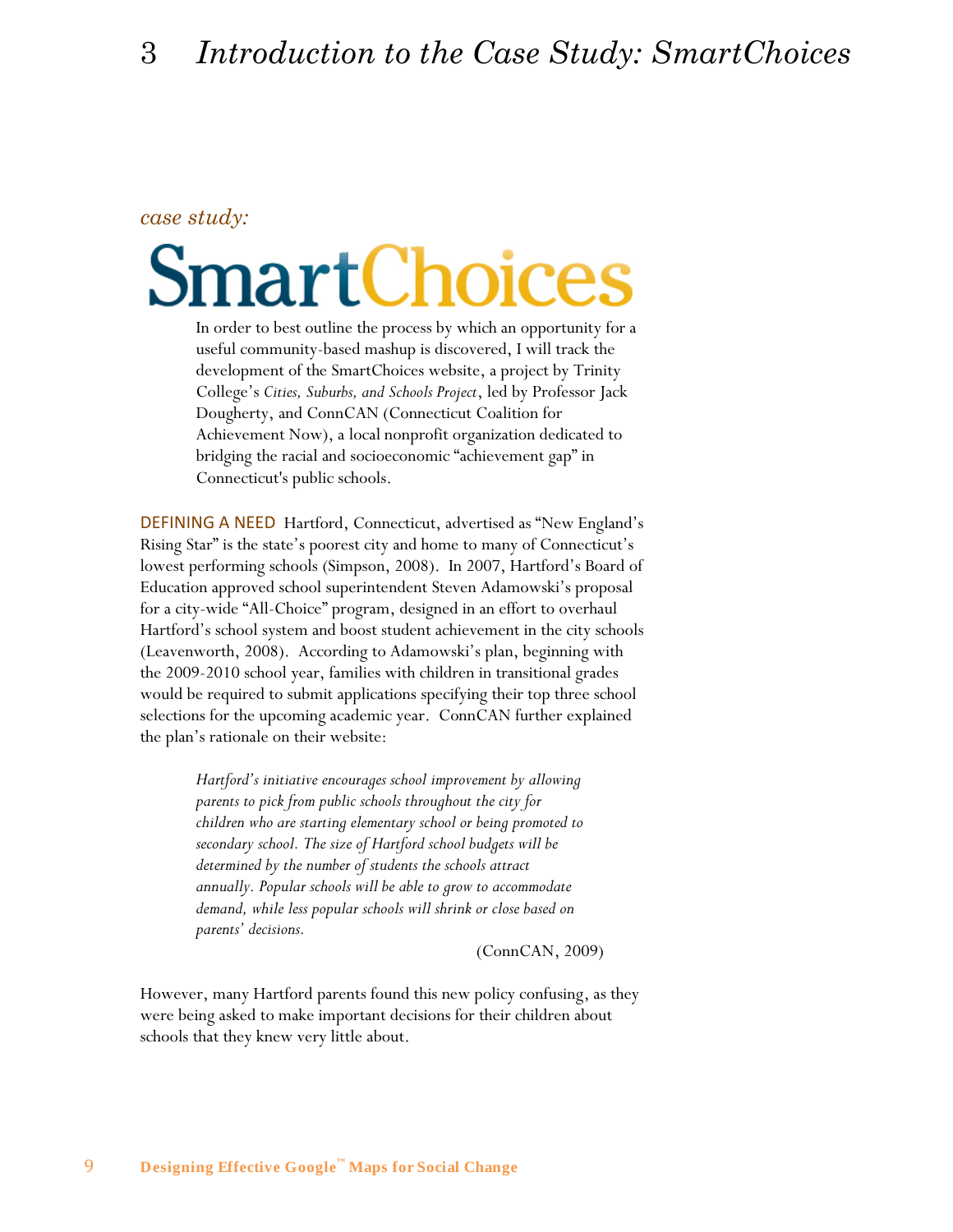Additionally, the application process itself was overwhelming for many parents. *Hartford Courant* writer Jodie Mozdzer summarized her observations of the implementation of this "School Choice" system in her September 2008 article "School "Choice" Dismays Some; City Outlines New Program." In the article, Mozdzer describes parents' confusion and, in some cases, disappointment in the new program, which some had hoped would allow their children to more easily enroll in schools *outside* of Hartford. She explained, "The new process could mean more paperwork for parents who aren"t sure whether they want their children to attend a public school or magnet school. To place a student at a magnet school in the city, parents will have to fill out a separate application through the Regional School Choice Office." Mozdzer adds, "If [parents] don't send in an application, the students will get a 'deferred placement' in one of the schools with the lowest demand from students" (Mozdzer, 2008).

Research shows that allowing for school choice in this way is most effective in increasing student performance, particularly for disadvantaged students, if parents don't have easy access to information on schools' performances on which to base their decisions (Hastings & Weinstein, 2008). So in order to decrease the number of students whose parents do not send in an application on their behalf, thus placing them in the least sought-after schools, Hartford parents needed a good way to obtain reliable information on the schools available to their children.

Jack Dougherty, Associate Professor and Director of Educational Studies at Trinity College, first began communicating with members of ConnCAN in August of 2008 about working on a project of common interest. Marc Porter Magee, ConnCAN"s Chief Operating Officer, and Tori Truscheit, ConnCAN"s Research and Policy Manager, explained to Dougherty the pressing need for some kind of handout to distribute to parents in the upcoming months to prepare them for the changes in Hartford"s school system.

The question that Dougherty and the members of ConnCAN were left with was, what kind of resource do Hartford parents need in order to facilitate educated school choice decisions?

In her 2007 article "Space and Place: Urban Parents' Geographical Preferences for Schools," author Courtney Bell explains that only between 1 and 3 percent of the 3.5 million parents entitled to switch their children out of failing schools (under the No Child Left Behind Act of 2001) actually do so. She summarizes past research that attempts to explain why so many parents do not choose better performing schools for their children when given the option:

> *Scholars explain why parents choose failing schools in at least two ways. The first type of explanation focuses on the sub-*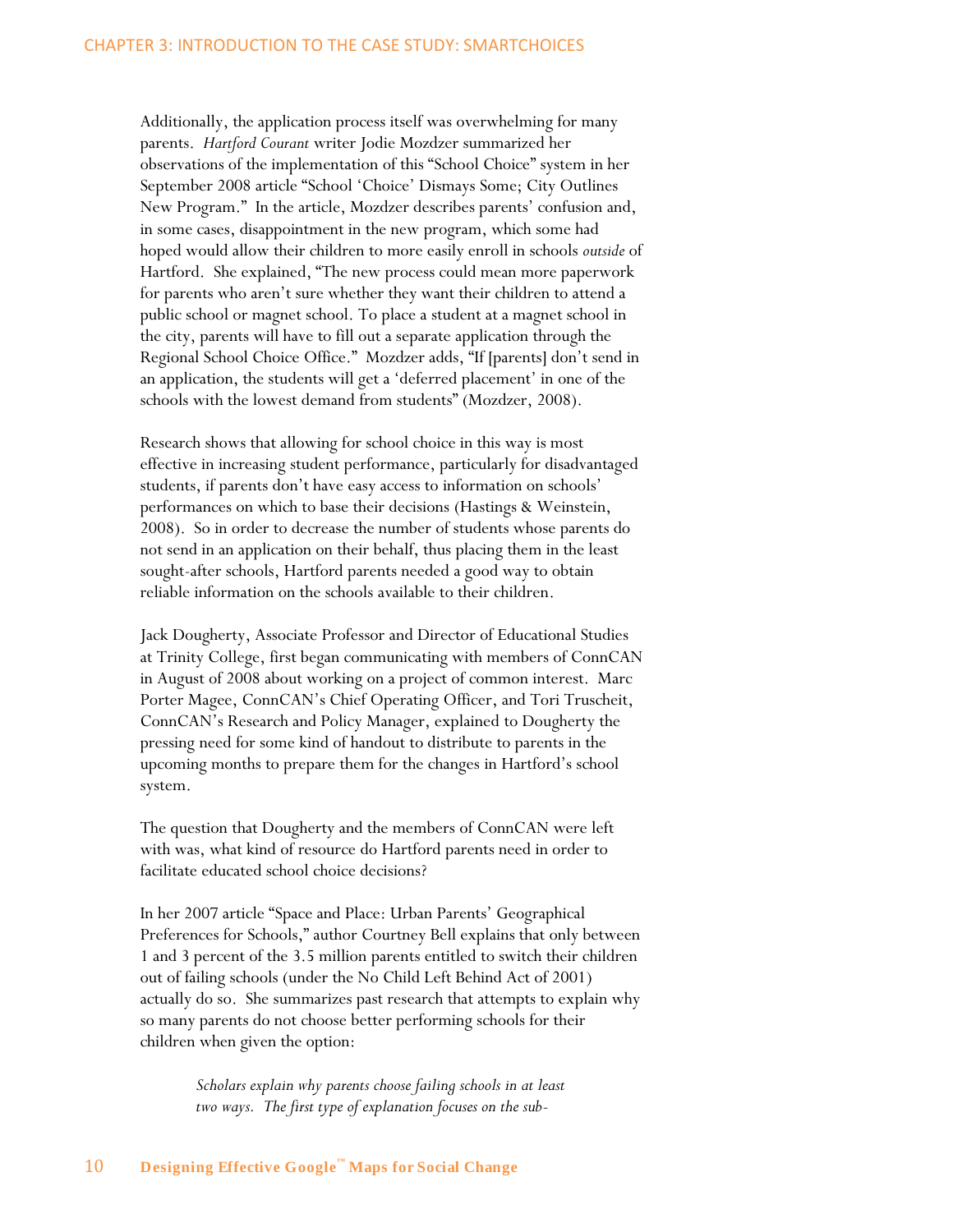*optimal nature of parents' decisions. For example, some scholars argue that urban parents, many of whom are single mothers, don't have time to adequately research choice options and thus are under-informed… Others point to parents who are uninterested in their children's education or make decisions that are somewhat less than "rational…". The second type of explanation focuses on market imperfections. There is not enough high-quality information…, there are not enough schools to choose from…, or there is not adequate transportation available to parents.* (Bell, 2007)

The rest of Bell"s article, however, focuses on an overlooked contributor to parents' school choice decisions: geography. Based on her research, Bell deduced three diverse ways in which geography affects parents' decisions.

- 1. The school"s distance from home: Parents consider the necessary logistics of sending their children to a particular school, such as whether or not they can easily get them there and back every day, or if adequate transportation is provided.
- 2. The school"s "place": Parents consider what kind of neighborhood the school is in, what other people send their children to the school, and the school's overall environment.
- 3. The school"s attachment to "resources": Parents consider the ways in which sending their children to a school requires utilizing resources, particularly social ones, such as assistance from friends or family members. For example, a school"s location might require setting up a carpool or asking a friend to pick up the child every day after school.

BRAINSTORMING A SOLUTION So what kind of resource did parents need that would "counteract" the problems Bell describes associated with parents' school-choice decisions? I joined the team of individuals from Trinity College and ConnCAN as they began to brainstorm a solution to this question as a "participant observer," offering my knowledge of intuitive data representation design for the creation of a simple and informative tool. As a group, we recognized that this meant providing parents with something that gave them accurate information on school performance in a way that was simple and quick and that all parents could make sense of. Furthermore, we knew that we needed to design something that would spark parents' interest in selecting schools for their children. We would also need to be sure to advertise the many schools available for parents to choose from. And, perhaps most importantly, we needed to incorporate elements of geography into the data we provided,